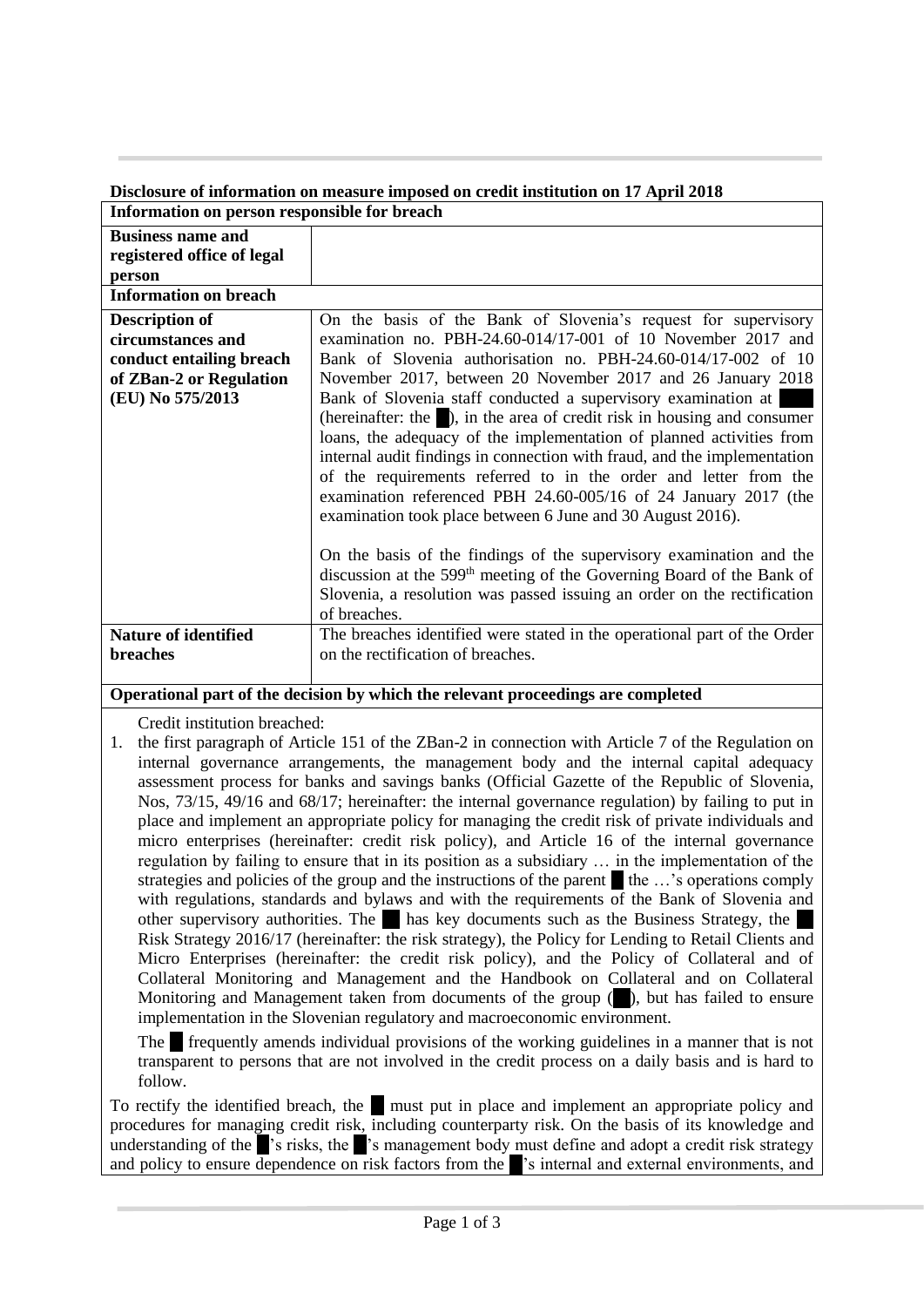must conduct supervision of their proper implementation in accordance with regulations, standards and the <sup>3</sup>'s bylaws, and the requirements of the Bank of Slovenia and other competent supervisory authorities. Through the credit risk policy the **numeral must ensure that the processes**, procedures, methodologies and rules of the internal governance arrangements are implemented such that the reporting flows at all levels are optimal and transparent.

2. the second paragraph of Article 146 of the ZBan-2 (compliance of operations with applicable regulations and standards) by failing to meet the general requirements with regard to credit protection as prescribed by Section 5 of the Regulation on credit risk management at banks and savings banks (Official Gazette of the Republic of Slovenia, No. 68/17; hereinafter: the credit risk regulation) in the case of the valuation of real estate for the purposes of assessing credit risk losses, and Articles 208 and 229(1) of Regulation (EU) No 575/2013 of the European Parliament and Council of 26 June 2013 (hereinafter: Regulation (EU) No 575/2013), in cases of valuation of real estate for the purposes of calculating capital requirements. The ... has residential and commercial real estate in its portfolio that has been valued on the basis of valuation reports that fail to comply with the applicable valuation standards, or whose valuations have expired, or that has no valuation reports, or whose values are based on old sale and purchase agreements.

To rectify the identified breach, the must bring its Policy of Collateral and of Collateral Monitoring and Management and the Handbook on Collateral and on Collateral Monitoring and Management into line with the requirements of the applicable regulations of the Bank of Slovenia and the EU. The must take account of Section 5 of the credit risk regulation in the case of the valuation of real estate for the purposes of assessing credit risk losses, and Articles 208 and 229(1) of Regulation (EU) No 575/2013 in cases of the valuation of real estate for the purposes of calculating capital requirements. The must also take account of the aforementioned provisions *mutatis mutandis* in the credit risk policy. The **...** must include a request for additional deductions by the group in the internal documents.

3. - point 2 of the first paragraph of Article 23 in connection with point 9 of Article 3 of the internal governance regulation by basing the limit system for limiting credit risk inherent in retail lending solely on target indicators within the framework of the strategies plan, simultaneously failing to provide for management of risk take-up and risk concentration;

- the first paragraph of Article 17 in connection with point 9 of Article 3 of the internal governance regulation because the target indicators of credit risk inherent in retail lending are failing to ensure that risk take-up is in accordance with the adopted risk appetite.

To rectify the breach, the must put in place a limit system to limit exposure to credit risk inherent in retail lending, i.e. quantitative restrictions and measures based on which the manages the take-up of risks and their concentration across products and other risk management criteria, and that the sets with regard to its risk appetite and various stress scenarios.

4. - the sixth paragraph of Article 12 of the credit risk regulation by failing in the assessment of the retail lending portfolio to periodically assess the exposure to credit risk in extreme conditions;

- point 2 of the first paragraph of Article 22 of the internal governance regulation by failing to apply the results of stress tests for the purpose of identifying risks and examinationing the adequacy of risk assessments for the retail lending segment;

- point 3 of the first paragraph of Article 22 of the internal governance regulation by failing to compile a toolkit of potential measures for managing the risks inherent in retail lending in the case of extreme conditions;

- the second paragraph of Article 22 of the internal governance regulation by failing to take account of the results of stress tests in the introduction of new products and the setting of limits;

- the third paragraph of Article 22 of the internal governance regulation by failing to have each of the stress scenarios examinationed and approved by the strangement board.

To rectify the breach, in the assessment of the retail lending portfolio the ... must take account of potential adverse changes in the future economic environment and must periodically assess exposure to credit risk in extreme conditions by analysing scenarios and conducting stress tests.